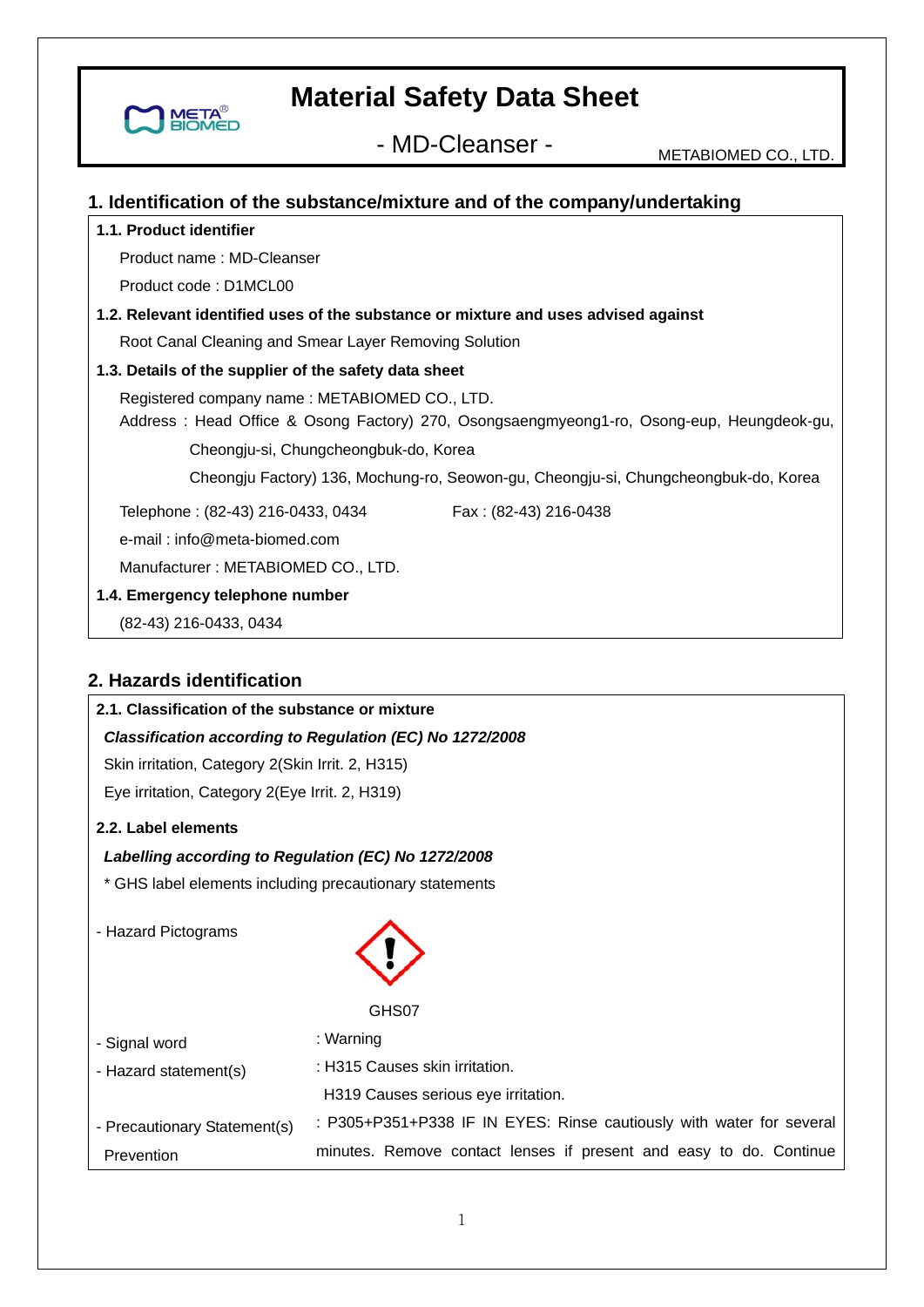

- MD-Cleanser - METABIOMED CO., LTD.

|                 | rinsing.                                                      |
|-----------------|---------------------------------------------------------------|
|                 | P302+P352 IF ON SKIN: Wash with plenty of soap and water.     |
| - Response      |                                                               |
| - Disposal      | : P501 Dispose of contents/container according to the related |
|                 | regulations                                                   |
|                 | 2.3. Other hazards (according to the NFPA Rating System)      |
| Health<br>۰.    | $\sim$ :1                                                     |
| Flammability: 0 |                                                               |
| Reactivity      | $\therefore$ 0                                                |

# **3. Composition/information on ingredients**

#### **3.1. Substances**

Not Applicable

#### **3.2. Mixtures**

|                      |         |        |         | Classification         | Classification according |
|----------------------|---------|--------|---------|------------------------|--------------------------|
| <b>Chemical Name</b> | CAS No. | EC No. | $Wt.$ % | according to Directive | to Regulation(EC) No     |
|                      |         |        |         | 67/548/EEC             | 1272/2008[CLP]           |
| EDTA(Ethylene        |         |        |         |                        | GHS07                    |
| diamine tetraacetic  | 60-00-4 |        | 17      | Xi;R36/37/38           | Warning                  |
| acid)                |         |        |         |                        | H315, H319               |

#### **4. First aids measures**

#### **4.1. Description of first aid measures**  - Eyes - Skin - Inhalation - Ingestion **:** Get medical aid immediately if discomfort or irritation persists **:** Consult physician immediately if you feel discomfort. **:** Remove patient from exposure to fresh air immediately. Administer approved oxygen supply if breathing is difficult and get medical aid immediately. : Seek immediate medical help. **4.2. Most important symptoms and effects, both acute and delayed**  - Eyes - Skin - Inhalation - Ingestion : Causes eye burns. : Causes skin burns. : None expected for this product : Ingestion of this material can cause mouth, throat, esophageal, and gastrointestinal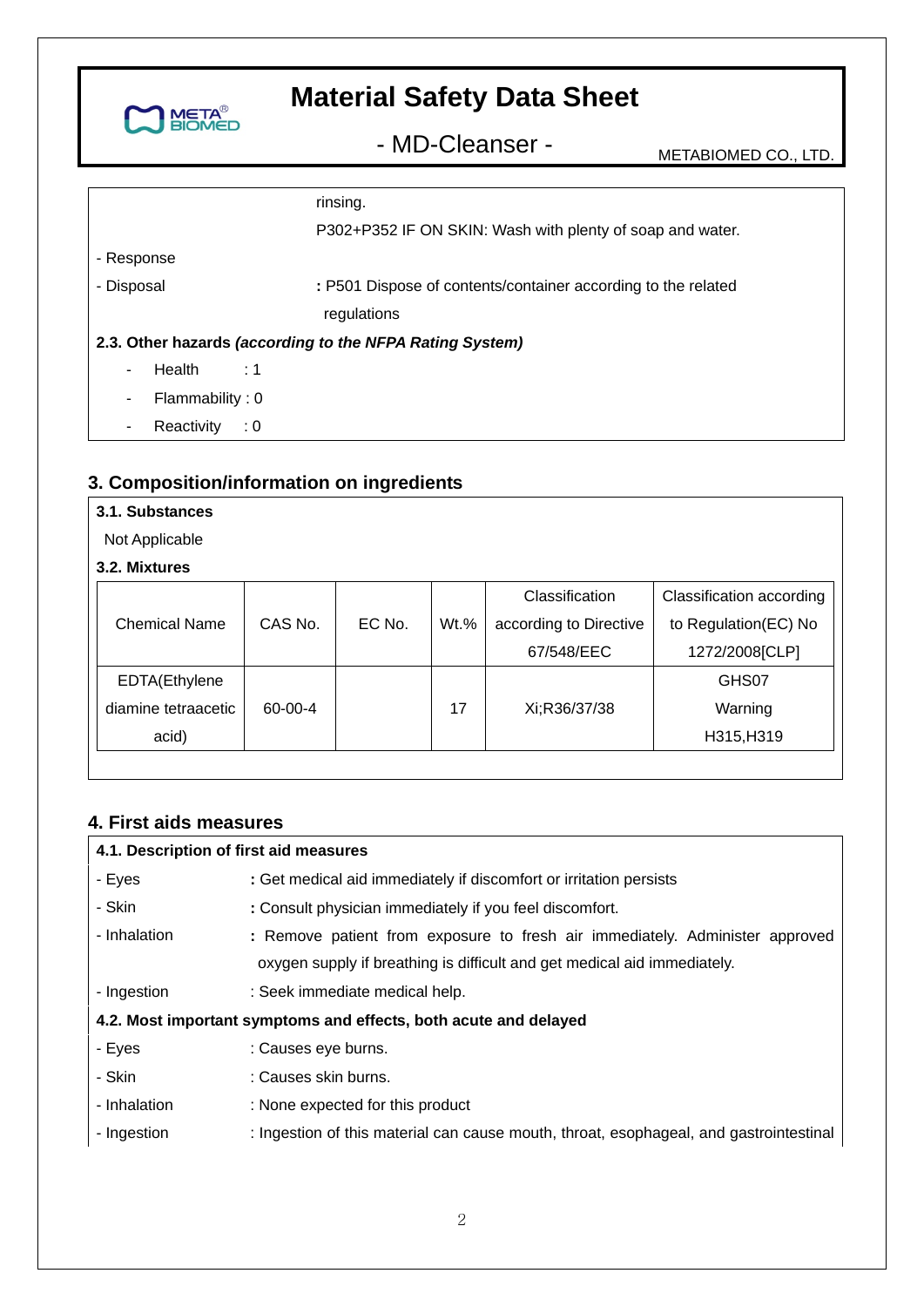

- MD-Cleanser - METABIOMED CO., LTD.

tract irritation.

#### **4.3. Indication of any immediate medical attention and special treatment needed**

No further relevant information available

# **5. Fire fighting measures**

| 5.1. Extinguishing media                                   |                                                                       |  |
|------------------------------------------------------------|-----------------------------------------------------------------------|--|
| - Extinguishing media                                      | : Please see Fire Fighting Equipment under Section 5.3.               |  |
| 5.2. Special hazards arising from the substance or mixture |                                                                       |  |
| - Hazardous combustion products : None Known.              |                                                                       |  |
| - Explosion hazards                                        | : Not Determined                                                      |  |
| - Fire explosion                                           | : Not Determined                                                      |  |
| - Sensitive to static discharge                            | : Not Determined                                                      |  |
| - Sensitivity to impact                                    | : Not Determined                                                      |  |
| 5.3. Advice for firefighters                               |                                                                       |  |
| - Fire fighting procedures                                 | : General: Evacuate all personnel; use protective equipment for fire- |  |
|                                                            | fighting. Use self-contained breathing apparatus when product is      |  |
|                                                            | involved in fire.                                                     |  |
| - Fire fighting equipment                                  | : Non-combustible                                                     |  |

### **6. Accidental release measures**

#### **6.1. Personal precautions, protective equipment and emergency procedures**

Give special attention to chemical materials and conditions that must be avoided.

#### **6.2. Environmental precautions**

Prevent the inflow of this product to waterways, drains, basements, and confined spaces.

#### **6.3. Methods and material for containment and cleaning up**

Clean up spills immediately, observing precautions in Protective Equipment section.

#### **6.4. Reference to other sections**

Not Applicable

# **7. Handling and storage**

#### **7.1. Precautions for safe handling**

Follow all prevention measures on the SDS/labels.

Handle and store with care.

Give special attention to chemical materials and conditions that must be avoided.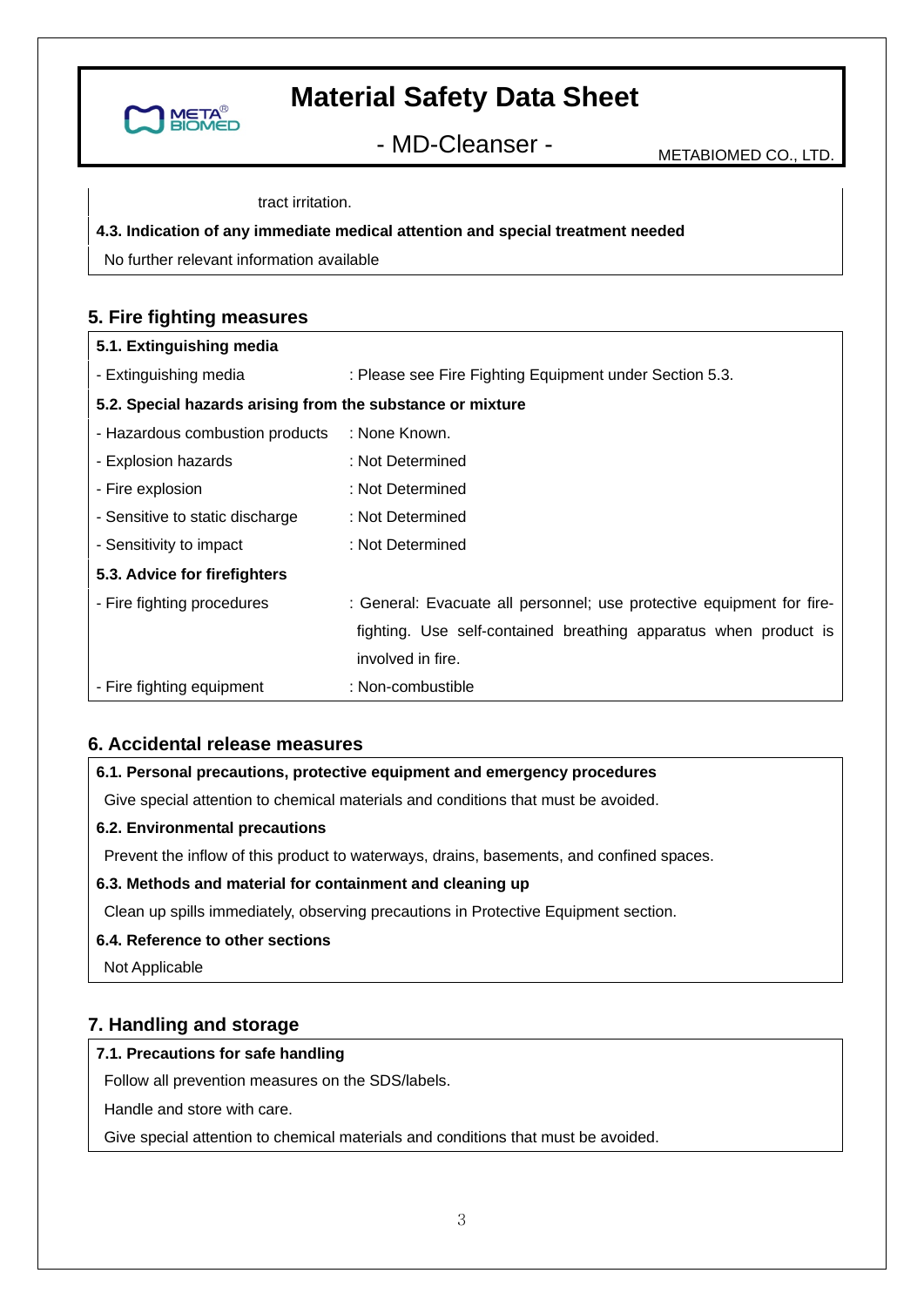

- MD-Cleanser - METABIOMED CO., LTD.

Wear personal protective equipment while handing the product.

#### **7.2. Conditions for safe storage, including any incompatibilities**

Keep out of reach of children. Keep container closed. Store in cool place.

#### **7.3. Specific end use(s)**

Use only professional dentist

### **8. Exposure controls and personal protection**

| 8.1. Control parameters |
|-------------------------|
| Not determined          |

#### **8.2. Exposure controls**

- Eye protection : Wear safety glasses.
- Skin protection : Wear suitable protective clothing and gloves.

- Respiratory protection : Good general ventilation should be sufficient to control airborne levels.

# **9. Physical and chemical properties**

| 9.1. Information on basic physical and chemical properties |                             |                             |               |
|------------------------------------------------------------|-----------------------------|-----------------------------|---------------|
| - Appearance                                               | : liquid                    | - Vapor pressure            | $: 1$ atm     |
| - Odor                                                     | : Odorless:                 | - Vapor density             | : N/A         |
| - Color                                                    | : Colorless                 | - Relative density          | : 0.976       |
| - pH                                                       | : 6 to 8(at $25^{\circ}$ C) | - Solubility(ies)           | : Soluble     |
| - Melting/freezing point                                   | : -3℃                       | - Partition coefficient :   | : N/A         |
| - Initial boiling point and                                | $:103^{\circ}$ C            | n-octaol/water              |               |
| boiling range                                              |                             | - Auto-ignition temperature | : N/A         |
| - Flash point                                              | : N/A                       | - Decomposition temperature |               |
| - Evaporation rate                                         | : N/A                       | - Viscosity                 | : $1 - 2$ cps |
| - Flammability (solid, gas)                                | : N/A                       | - Explosive properties      | : N/A         |
| - Upper/lower flammability or                              | : N/A                       | - Oxidising properties      | : N/A         |
| explosive limits                                           |                             |                             |               |
| 9.2. Other information                                     |                             |                             |               |
| None                                                       |                             |                             |               |

#### **10. Stability and reactivity**

| 10.1. Reactivity |
|------------------|
|                  |

Stable

#### **10.2. Chemical stability**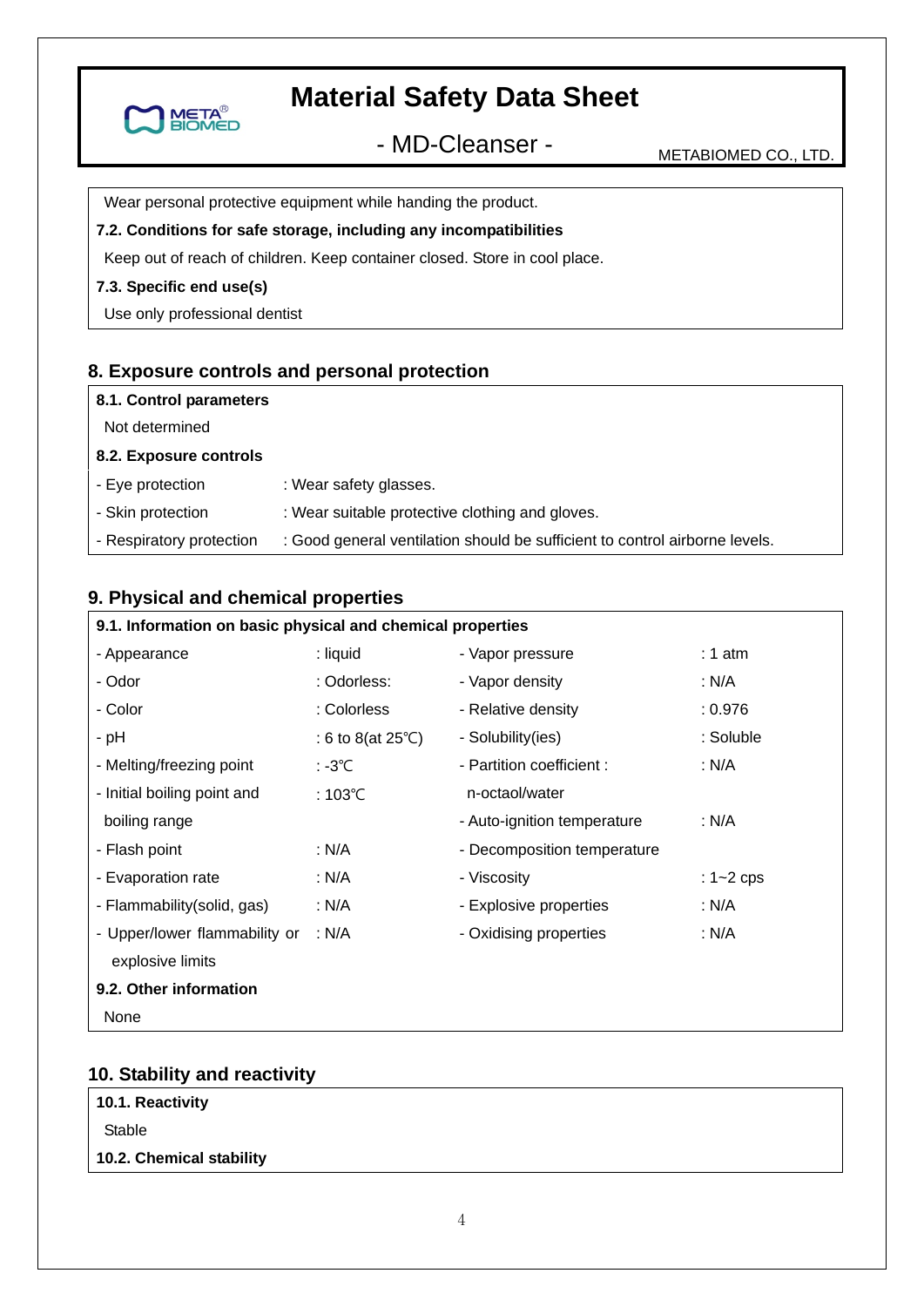

- MD-Cleanser - METABIOMED CO., LTD.

Stable when stored and handled under recommended conditions.

**10.3. Possibility of hazardous reactions** 

None

**10.4. Conditions to avoid** 

**Heat** 

**10.5 Incompatible materials** 

Strong oxidizing agents

**10.6. Hazardous decomposition products** 

None known

# **11. Toxicological information**

| 11.1. Information on toxicological effects |                                                                           |
|--------------------------------------------|---------------------------------------------------------------------------|
| Acute toxicity                             | Device is biocompatible when used as directed by dental                   |
|                                            | professionals per ISO 10993-1.                                            |
| Irritation and corrosiveness               | May be irritating to eyes or skin on contact                              |
| Sensitization                              | N/A                                                                       |
| Sub-acute, sub chronic and                 | None known                                                                |
| prolonged toxicity                         |                                                                           |
| Carcinogenicity, Mutagenicity,             | None known                                                                |
| Reproductive toxicity                      |                                                                           |
| Empirical data                             | N/A                                                                       |
| Clinical experience                        | EDTA, 17% Solution has been on the market in the US and                   |
|                                            | internationally for more than 15 years. Using EDTA 17% Solution as        |
|                                            | part of root canal treatment is a well-established (20+ years), industry- |
|                                            | accepted, endodontic practice. EDTA is considered to be safe and          |
|                                            | effective treatment in the hands of a dental professional.                |

# **12. Ecological information**

## **12.1. Toxicity**

- Toxicity : Not determined

- Aquatic toxicity(acute) : Not determined

#### **12.2. Persistence and degradability**

Not determined

### **12.3. Bioaccumulative potential**

Not determined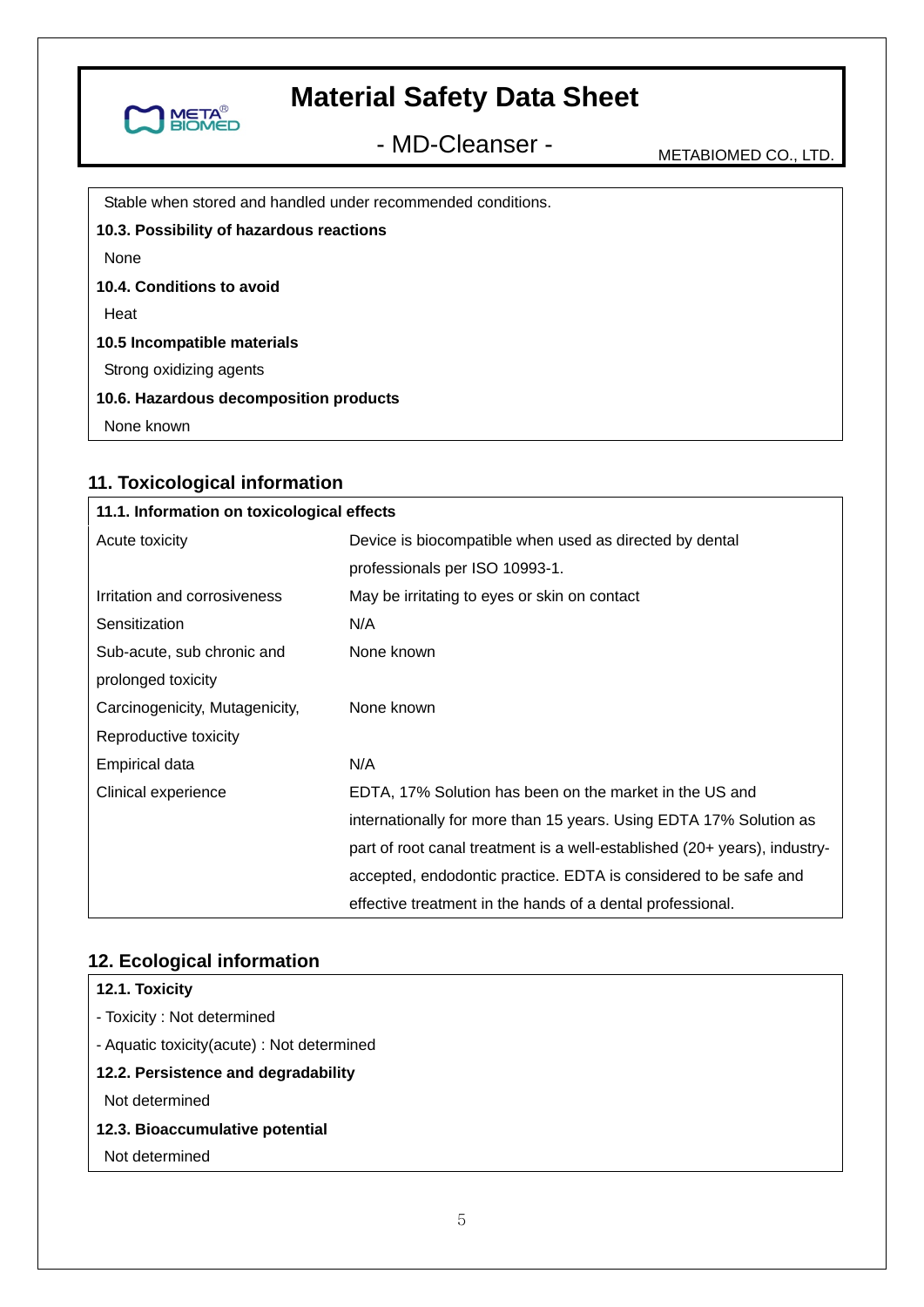

- MD-Cleanser - METABIOMED CO., LTD.

#### **12.4. Mobility in soil**

Not determined

### **12.5. Results of PBT and vPvB assessment**

Not determined

### **12.6. Other adverse effects**

None known

# **13. Disposal considerations**

### **13.1. Waste treatment methods**

Dispose of in compliance with governmental regulation.(Council Directive 75/442/EEC(1975))

# **14. Transport information**

# **4.1. UN Number**

Classification information on transportation of hazardous materials not available

# **14.2. UN proper shipping name**

N/A

**14.3. Transport hazard class(es)** 

N/A

**14.4. Packing Group** 

N/A

**14.5. Environmental hazards** 

N/A

**14.6. Special precautions for user** 

- ADR - road : N/A

- RID - rail : N/A

- IMDG - sea : N/A

- IATA - air : N/A

#### **14.7. Transport in bulk according to Annex II of MARPOL 73/78 and the IBC Code**

Transport in bulk : N/A

# **15. Regulatory information**

**15.1. Safety, health and environmental regulations/legislation specific for the substance or mixture** 

RoHS : Please refer to Medical Devices Directive 93/42/EEC

# **15.2. Chemical safety assessment**

Chemical safety assessment : See Section 11